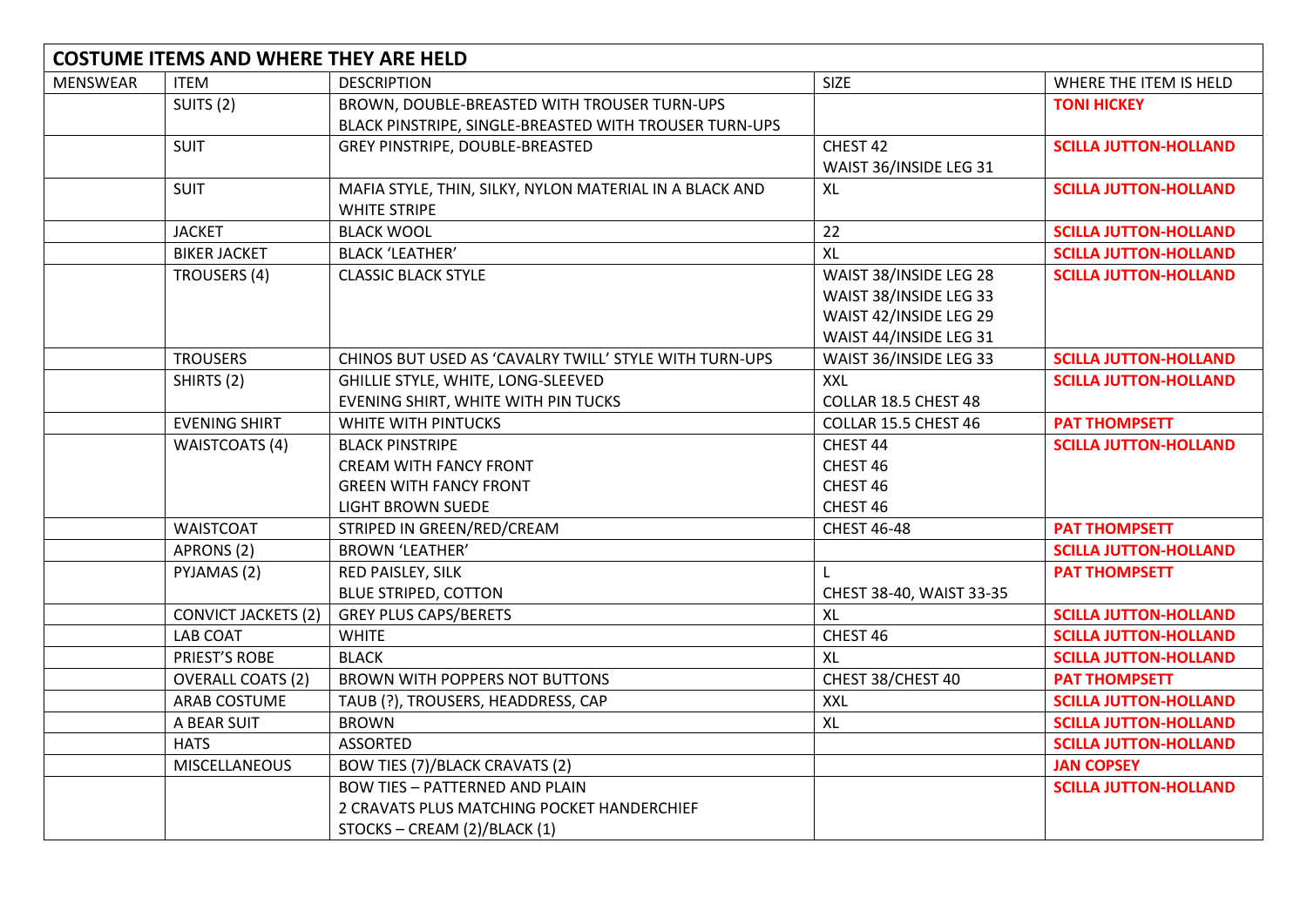| <b>COSTUME ITEMS AND WHERE THEY ARE HELD</b> |                   |                                                                     |                    |                              |
|----------------------------------------------|-------------------|---------------------------------------------------------------------|--------------------|------------------------------|
| WOMENSWEAR                                   | <b>ITEM</b>       | <b>DESCRIPTION</b>                                                  | <b>SIZE</b>        | WHERE THE ITEM IS HELD       |
|                                              | <b>RAINCOAT</b>   | <b>BEIGE</b>                                                        | 22                 | <b>JAN COPSEY</b>            |
|                                              | <b>FUR COAT</b>   | <b>FAUX FUR</b>                                                     | 16                 | <b>JAN COPSEY</b>            |
|                                              | <b>MINK STOLE</b> |                                                                     |                    | <b>JAN COPSEY</b>            |
|                                              | JACKETS (3)       | WHITE, HIGH-NECKED                                                  | 14                 | <b>SCILLA JUTTON-HOLLAND</b> |
|                                              |                   | <b>BLACK FITTED</b>                                                 | 12/14              |                              |
|                                              |                   | <b>CREAM FITTED</b>                                                 | 38''               |                              |
|                                              | <b>DRESS</b>      | 1920'S STYLE, FLORAL                                                | 12 APPROX.         | <b>JAN COPSEY</b>            |
|                                              | <b>DRESS</b>      | FLOATY WITH HANDKERCHIEF HEM, BEIGE/BLACK                           | 14/16              | <b>JAN COPSEY</b>            |
|                                              | <b>DRESS</b>      | LONG, PLAIN                                                         |                    | <b>TONI HICKEY</b>           |
|                                              | <b>DRESS</b>      | 40'S/50'S STYLE - WHITE BACKGROUND PATTERNED WITH                   | 12                 | <b>PAT THOMPSETT</b>         |
|                                              |                   | BLUE/YELLOW/BROWN FLOWERS, VISCOSE                                  |                    |                              |
|                                              | <b>DRESS</b>      | 50'S STYLE SUNDRESS IN STRIPED COTTON                               | 12/14              | <b>PAT THOMPSETT</b>         |
|                                              | <b>DRESS</b>      | 50'S STYLE SUNDRESS, COTTON, PEACH WITH WHITE SPOTS                 | 16                 | <b>PAT THOMPSETT</b>         |
|                                              | <b>BLOUSES</b>    | VICTORIAN STYLE, VARIOUS COLOURS                                    | <b>MEDIUM</b>      | <b>JAN COPSEY</b>            |
|                                              | BLOUSES (6)       | <b>BLACK LINEN</b>                                                  | 12/14              | <b>SCILLA JUTTON-HOLLAND</b> |
|                                              |                   | <b>BLACK SILK, HIGH-NECKED</b>                                      | 14                 |                              |
|                                              |                   | <b>BLACK HIGH-NECKED, FITTED</b>                                    | 14                 |                              |
|                                              |                   | WHITE HIGH-NECKED, FRILLED                                          | 16                 |                              |
|                                              |                   | CREAM HIGH-NECKED, LACE                                             | 34''               |                              |
|                                              |                   | WHITE COTTON CHEMISE, STRAPPY                                       | 36''               |                              |
|                                              | SKIRTS (3)        | RUST/TAN, FULL, HEAVY MATERIAL + MATCHING SQUARE SHAWL              | WAIST 30 LENGTH 40 | <b>SCILLA JUTTON-HOLLAND</b> |
|                                              |                   | GREEN BROCADE, FULL, HEAVY MATERIAL                                 | WAIST 35 LENGTH 36 |                              |
|                                              |                   | <b>BLACK COTTON, SLIGHT FLARE</b>                                   | WAIST 30 LENGTH 34 |                              |
|                                              | <b>SKIRT</b>      | FULL LENGTH, BLACK, GATHERED WAIST + PETTICOAT                      |                    | <b>TONI HICKEY</b>           |
|                                              | PETTICOAT         | FULL LENGTH, NET                                                    |                    | <b>TONI HICKEY</b>           |
|                                              | <b>SHOES</b>      | BLACK ANKLE BOOTS/BROWN ANKLE BOOTS/BLACK CHARACTER<br><b>SHOES</b> | 5                  | <b>JAN COPSEY</b>            |
|                                              | <b>SHOES</b>      | BROWN T-BAR, LOW HEELS                                              | 5                  | <b>SCILLA JUTTON-HOLLAND</b> |
|                                              | <b>BOOTS</b>      | BLACK SUEDE LACE-UP HIGH CUT SHOE/BOOT, LOW HEELS                   | 6                  | <b>SCILLA JUTTON-HOLLAND</b> |
|                                              | <b>APRON</b>      | LONG, WHITE, PLAIN WITH BIB + HAT                                   |                    | <b>TONI HICKEY</b>           |
|                                              | <b>APRON</b>      | WHITE, FRILLY, FULL-LENGTH                                          |                    | <b>SCILLA JUTTON-HOLLAND</b> |
|                                              | <b>BOLERO</b>     | <b>ECRU, CROCHETED</b>                                              | 12                 | <b>PAT THOMPSETT</b>         |
|                                              | DRESSING GOWN     | BLUE AND WHITE COTTON                                               | 14-16              | <b>PAT THOMPSETT</b>         |
| MISCELLANEOUS                                |                   | BLUE RIBBONS ON COMBS (2)                                           |                    | <b>JAN COPSEY</b>            |
|                                              |                   | LONG SKIRTS, APRONS, RUSTIC SHAWLS                                  |                    |                              |
|                                              |                   | BLACK CHOKER AND 'JET' BEADS/A MOB CAP/FEATHERS ON A PIN            |                    | <b>SCILLA JUTTON-HOLLAND</b> |